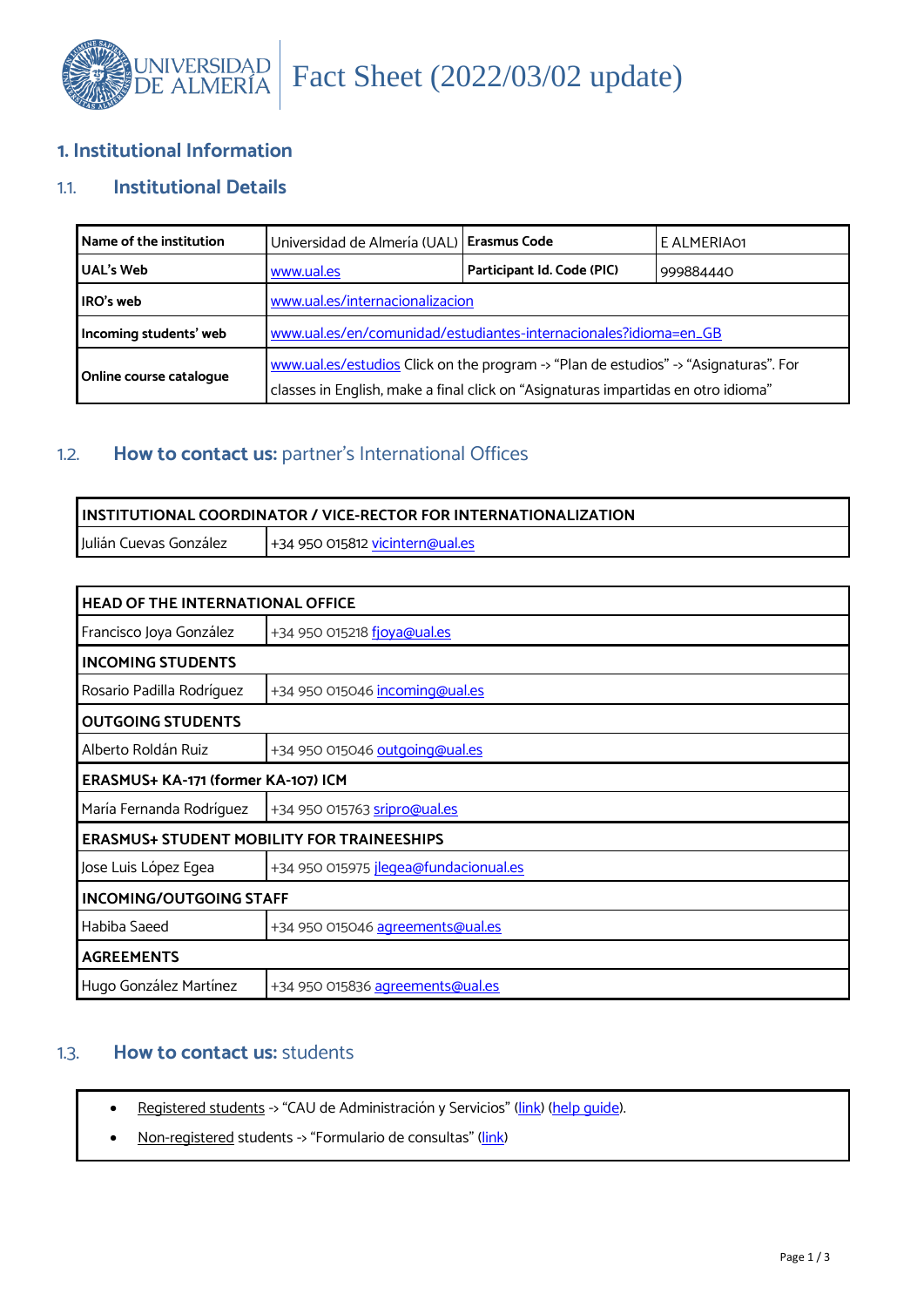

# **2. Requirements, Calendar, Transcript of Records and Mobility Documents**

## 2.1. **Recommended Language Skills**

The sending institution, following agreement with our institution, is responsible for providing support to its nominated candidates so that they can have the recommended language skills at the start of the study or teaching period. For more details on the language of instruction recommendations, please check the link for the course catalogue.

| Type of mobility             | Language(s) of instruction | <b>Recommended level (CEFR)*</b> |
|------------------------------|----------------------------|----------------------------------|
| Student Mobility for Studies | Spanish / English          | B1                               |
| Staff Mobility for Teaching  | Spanish / English          | B2                               |

### 2.2. **Calendar:** [https://www.ual.es/en/estudios/academiccalendar?idioma=en\\_GB](https://www.ual.es/en/estudios/academiccalendar?idioma=en_GB)

Every student has two chances to pass an exam. The first one is the "Convocatoria ordinaria" (regular examination call). The second one is the "Convocatoria extraordinaria" (extra examination call). Only students that have failed their exam in a regular examination call can sit in the extra call.

## 2.3. **Nomination Deadlines**

| Nominations' Management Process starts March 1st                                                                                 |                                                                                                           |  |
|----------------------------------------------------------------------------------------------------------------------------------|-----------------------------------------------------------------------------------------------------------|--|
| Autumn term                                                                                                                      | Nomination must reach UAL by June 15 <sup>th</sup><br>Application must reach UAL by June 30 <sup>th</sup> |  |
| Nomination must reach UAL by November 15 <sup>th</sup><br>Spring term<br>Application must reach UAL by November 30 <sup>th</sup> |                                                                                                           |  |

### 2.4 **Decision Response:** We will send our decision within 15 days.

2.5 **Transcripts of Records:** Students receive their ToR no later than 10 days after they receive all their grades and inform UAL's IRO of their departure. Our ECTS Grade Distribution Tables can be found in this [link.](https://www.ual.es/application/files/5216/1881/8122/ECTS_Distribucion_de_Calificaciones.pdf)

2.6 **Mobility documents:** Please take the following information into consideration and, if possible, share it with your students.

## 2.6.1 Certificate of Arrival, Certificate of Attendance & Extension of the mobility: UAL will

produce documents concerning the students arrival, attendance and (when necessary) the extension their mobility. Our documents comply with the requirements of the student mobility program. Therefore, and due to our Office's capacity, we will not be able to produce alternative version on request.

2.6.2 Learning agreements: Students will be asked to submit their Learning Agreement to our Mobility Management Plaform (UMove), and will be offered the option to use UMove template or their own. Students are free to choose, but please notice that once they do it, they will not be able to change their decision.